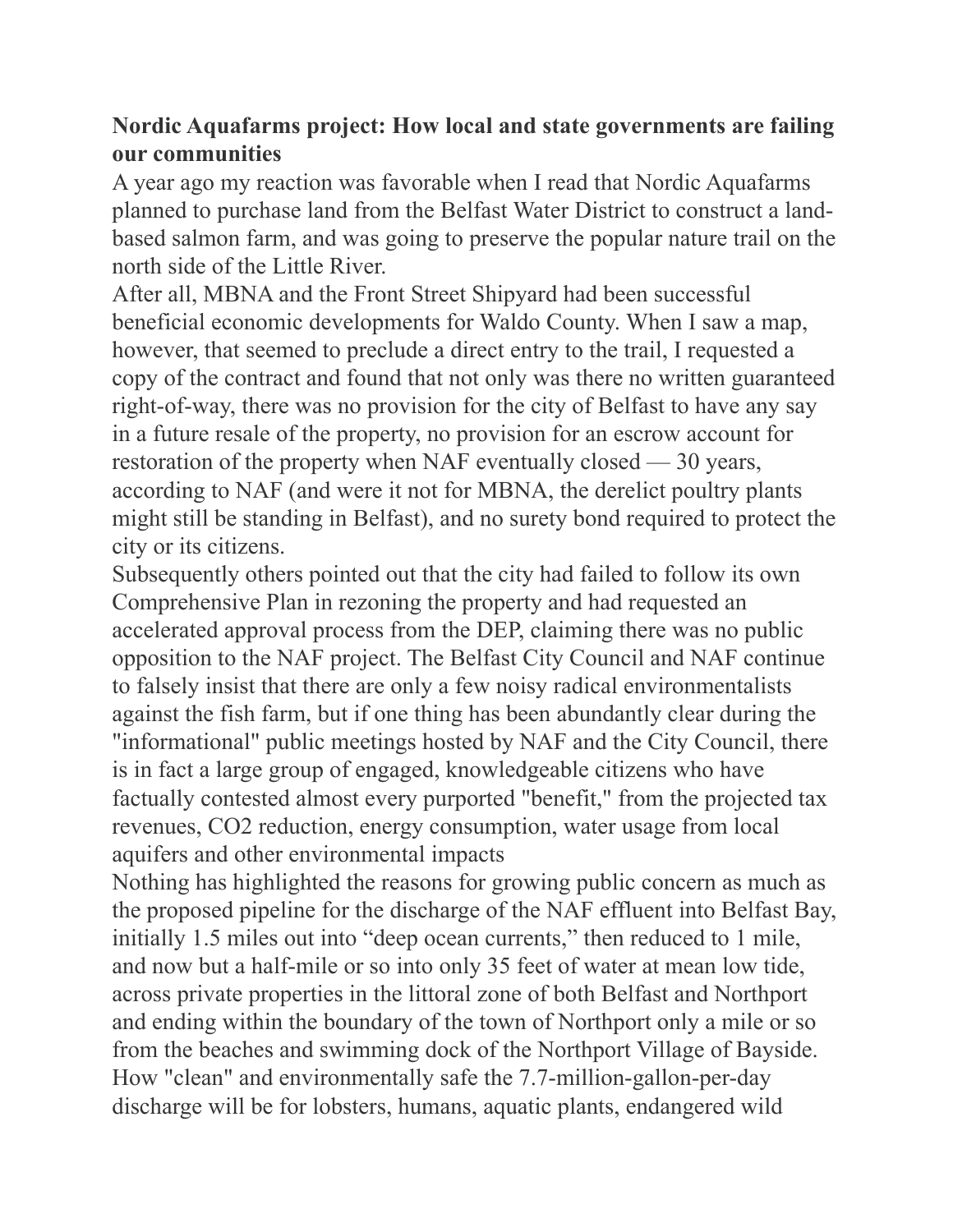Atlantic Salmon, and other living things in and around the bay has been a matter of debate. But what is admitted by NAF is that it will take at least 14 days for the discharge to clear the area at the end of the pipe, meaning that at any one time there will be about 100 million gallons of static effluent present.

Similarly, there has been debate about where the discharge will eventually go, some indicating that the Belfast shore and harbor are at risk at times. There is also concern about the disturbance of mercury in the seabed. The City Council and NAF claim the salmon farm will be of great economic benefit. The amount, however, has been publicly challenged. The potential negative impacts of diminished property values, resultant reduction in tax revenue and monies lost from a decrease in summer residential use and visitors have not been assessed.

The problem with the debate so far is that the public meetings have not allowed for a balanced and respectful dialogue. NAF, its hired consultants, the Water District and the Belfast City Council all have a vested interest in the project and are thus inherently biased. On the other side, citizens who have reasonable and informed opposing arguments have not been able to effectively present their own credentials and scientific information. Since NAF has to gain approval from the Maine State Department of Environmental Protection, a public hearing would have been the appropriate venue for the presentation of the best available scientific evidence and opinions, following which the DEP could have made a credible ruling or request further studies. At the very least, public concerns would have been

much more effectively addressed and suspicions allayed.

Unfortunately, at the end of December the DEP rejected multiple requests for such a hearing. In doing so, the DEP violated its own rules by incorrectly concluding that the NAF project was wholly within the city of Belfast, would have no impact on Northport or Islesboro, and was not a matter of public concern, all of which are criteria for which the DEP should conduct a public hearing.

Yes, one of the roles of a representative government is to promote the economic well-being of its community; but of even greater importance is to protect its citizens by due diligence, open objective evaluation, and by following its own established rules.